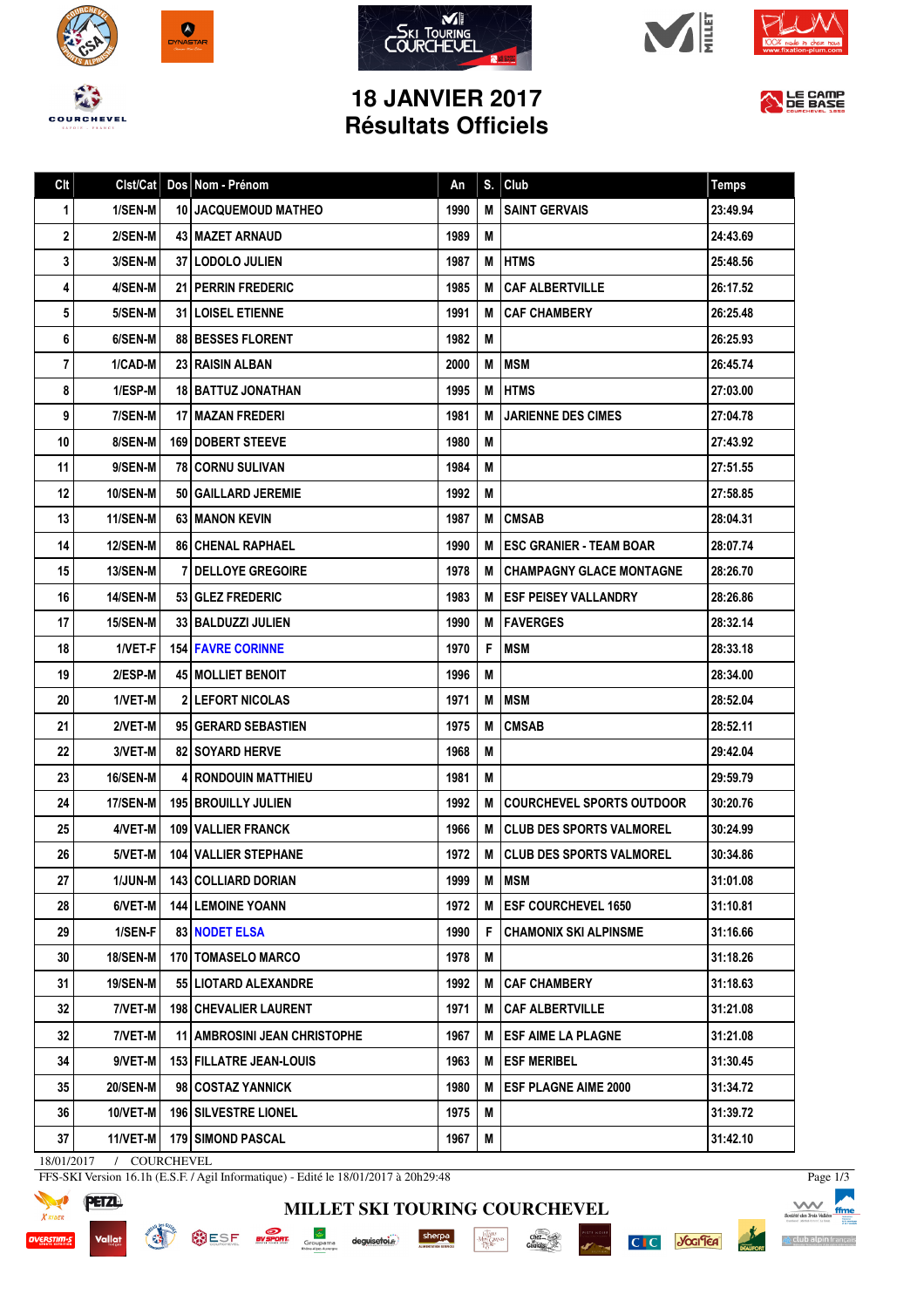| C <sub>It</sub> | Clst/Cat        | Dos Nom - Prénom                   | An   | S. | Club                             | <b>Temps</b> |
|-----------------|-----------------|------------------------------------|------|----|----------------------------------|--------------|
| 38              | 2/VET-F         | <b>115 BAU GERALDINE</b>           | 1970 | F  | <b>MSM</b>                       | 31:59.45     |
| 39              | <b>12/VET-M</b> | <b>122 GERAUD XAVIER</b>           | 1972 | M  | <b>COURCHEVEL SPORTS OUTDOOR</b> | 32:09.84     |
| 40              | 13/VET-M        | <b>141 GRUEL FRANCK</b>            | 1970 | M  |                                  | 32:38.30     |
| 41              | 14/VET-M        | <b>162 THOMAS JEAN-LUC</b>         | 1963 | M  |                                  | 32:40.32     |
| 42              | 15/VET-M        | <b>118 ALARCON FRANCOIS</b>        | 1962 | M  | <b>ESF VALMOREL</b>              | 32:41.19     |
| 43              | 16/VET-M        | <b>149   DOMERGUE BERNARD</b>      | 1958 | M  | <b>ESF AIME 2000</b>             | 32:42.00     |
| 44              | <b>21/SEN-M</b> | <b>132 PERRET HERVE</b>            | 1978 | M  | <b>ESF COURCHEVEL 1850</b>       | 33:20.49     |
| 45              | 17/VET-M        | <b>182 CHEDAL ANGLAY JOSEPH</b>    | 1959 | M  |                                  | 33:23.21     |
| 46              | 1/ESP-F         | <b>105 MONNET CLARISSE</b>         | 1996 | F  | <b>MSM</b>                       | 34:04.67     |
| 47              | 3/VET-F         | <b>155 POMMAT STEPHANIE</b>        | 1976 | F  |                                  | 34:06.80     |
| 48              | 18/VET-M        | <b>286 BIRKNER RAMON</b>           | 1973 | M  |                                  | 34:23.10     |
| 49              | 4/VET-F         | <b>136 SERDA PATRICIA</b>          | 1969 | F  | <b>MSM</b>                       | 34:24.27     |
| 50              | <b>22/SEN-M</b> | <b>175 RUFFET BON CORPS ROMAIN</b> | 1981 | М  | <b>COURCHEVEL SPORTS OUTDOOR</b> | 34:27.13     |
| 51              | 19/VET-M        | <b>173 PLOCHBERGER THIERRY</b>     | 1965 | M  | <b>CLUB DES SPORTS VALMOREL</b>  | 34:40.93     |
| 52              | <b>23/SEN-M</b> | <b>137 CONTI GUILLAUME</b>         | 1986 | M  |                                  | 34:43.93     |
| 53              | 20/VET-M        | <b>186   LAMBERT PIERRE</b>        | 1976 | M  |                                  | 34:58.20     |
| 54              | 3/ESP-M         | <b>176 HAERTCH LUC</b>             | 1996 | M  | <b>CLUB DES SPORTS VALMOREL</b>  | 34:59.78     |
| 55              | 2/SEN-F         | <b>111 LACODAIRE LUCIE</b>         | 1991 | F  | <b>CAF CHAMBERY</b>              | 35:00.43     |
| 56              | 4/ESP-M         | <b>127 I LAMY JONATHAN</b>         | 1996 | M  | <b>ESF PLAGNE AIME 2000</b>      | 35:09.48     |
| 57              | 5/ESP-M         | <b>126 FRANCOIS JEREMY</b>         | 1994 | M  |                                  | 35:36.94     |
| 58              | 21/VET-M        | <b>181   CATELLA NICOLAS</b>       | 1974 | M  | <b>CLUB DES SPORTS VALMOREL</b>  | 35:38.92     |
| 59              | <b>24/SEN-M</b> | <b>1 FROMAGET PIERRE</b>           | 1978 | M  | <b>BGSA</b>                      | 36:00.06     |
| 60              | 3/SEN-F         | <b>117 PERIN ELISE</b>             | 1986 | F  |                                  | 36:09.32     |
| 61              | <b>25/SEN-M</b> | <b>114 GARI CHRISTOPHE</b>         | 1987 | M  |                                  | 36:16.09     |
| 62              | 26/SEN-M        | 128 DELANOE MORGAN                 | 1980 | M  | <b>ESF COURCHEVEL 1650</b>       | 36:28.68     |
| 63              | <b>27/SEN-M</b> | 130 LAMOUREUX GUILLAUME            | 1979 | M  |                                  | 36:34.71     |
| 64              | /-M I           | <b>138 NEAR CHRISTOPHE</b>         | 1793 | M  |                                  | 36:39.81     |
| 65              | 1/SVET-M        | 216 BONIN ALAIN                    | 1956 | М  |                                  | 37:14.42     |
| 66              | 2/CAD-M         | <b>146   ABONDANCE DYLANE</b>      | 2001 | M  | <b>IMSM</b>                      | 37:25.10     |
| 67              | 22/VET-M        | <b>158 MALAVAL SEBASTIEN</b>       | 1976 | M  |                                  | 37:47.33     |
| 68              | 5/VET-F         | <b>244 BARTNICKI MIREILLE</b>      | 1970 | F  | <b>HTMS</b>                      | 38:13.71     |
| 69              | 23/VET-M        | <b>145 VITALE CRISTIANO</b>        | 1970 | M  |                                  | 38:38.57     |
| 70              | <b>24/VET-M</b> | <b>163   CASSFU LUDO</b>           | 1967 | M  |                                  | 39:05.51     |
| 71              | 4/SEN-F         | <b>164   O'BRIEN JOANNA</b>        | 1983 | F  |                                  | 39:17.39     |
| 72              | 5/SEN-F         | <b>135 THEVENET MARIE</b>          | 1993 | F  | <b>ESF FLAINE</b>                | 39:25.83     |
| 73              | 25/VET-M        | <b>172 ROBINSON ANDREW</b>         | 1966 | M  | <b>COURCHEVEL SPORTS OUTDOOR</b> | 39:25.90     |
| 74              | 6/SEN-F         | <b>180 GLEZ VERONIQUE</b>          | 1985 | F  | <b>ESF LES ARCS</b>              | 39:43.09     |
| 75              | 6/VET-F         | <b>197   GACHET MAUROZ PASCALE</b> | 1958 | F  | <b>ESF COURCHEVEL 1550</b>       | 39:50.54     |
| 76              | 26/VET-M        | <b>275   ALESSANDRIA ANDRE</b>     | 1964 | M  |                                  | 39:55.96     |
| 77              | <b>28/SEN-M</b> | <b>174 RICHARD LAURENT</b>         | 1979 | M  |                                  | 40:09.99     |
| 78              | <b>27/VET-M</b> | 222 BELL JAMES                     | 1961 | M  |                                  | 40:28.42     |
| 79              | 7/SEN-F         | <b>299 BONCOMPAIN MARINE</b>       | 1985 | F  | <b>UOAT</b>                      | 40:36.16     |

18/01/2017 / COURCHEVEL

FFS-SKI Version 16.1h (E.S.F. / Agil Informatique) - Edité le 18/01/2017 à 20h29:49

Page 2/3